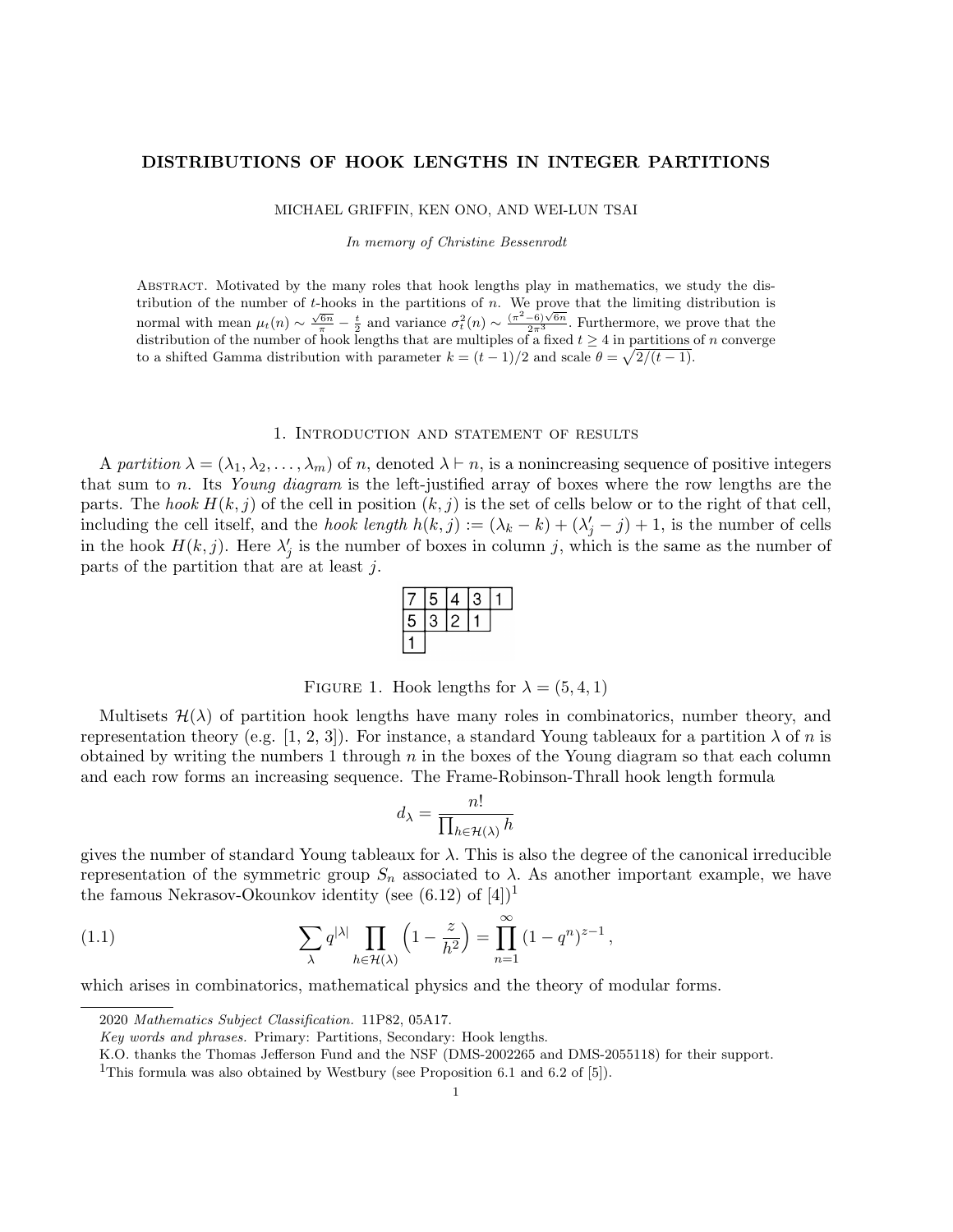In this paper, we study the numbers  $Y_t(n)$  which count the t-hooks (i.e. hooks of length t) among all partitions of n. For fixed t, we derive the limiting behavior of the sequence  ${Y_t(n)}$  for  $n \in \mathbb{N}$ , and we give asymptotics for the accumulation function

(1.2) 
$$
D_t(k; n) := \frac{\#\{\lambda \vdash n \text{ with } \leq k \text{ many hook lengths of size } t\}}{p(n)}.
$$

**Theorem 1.1.** If t is a fixed positive integer, then the following are true for the sequence  ${Y_t(n)}$ . (1) The sequence is asymptotically normal with mean  $\mu_t(n) \sim$  $\frac{\sqrt{6n}}{\pi} - \frac{t}{2}$  $\frac{t}{2}$  and variance  $\sigma_t^2(n) \sim \frac{(\pi^2-6)\sqrt{6n}}{2\pi^3}$ . (2) If we let  $k_{t,n}(x) := \mu_t(n) + \sigma_t(n)x$ , then in terms of Gauss's error function  $E(x)$  we have

$$
\lim_{n \to +\infty} D_t(k_{t,n}(x); n) = \frac{1}{\sqrt{2\pi}} \int_{-\infty}^x e^{-\frac{y^2}{2}} dy =: E(x).
$$

**Remark.** The  $t = 1$  case of Theorem 1.1 recovers a result by Brennan, Knopfmacher and Wagner [6] on the distribution of ascents in partitions, as this number equals the number of size 1-hooks.

Example. Theorem 1.1 asserts that the limiting distribution of 2-hooks is a normal distribution with mean  $\mu_2(n) \sim$  $\frac{\sqrt{6n}}{\pi} - 1$  and variance  $\sigma_2^2(n) \sim \frac{(\pi^2 - 6)\sqrt{6n}}{2\pi^3}$ . For  $n = 5000$ , we find that .

$$
\sum_{\lambda \vdash 5000} T^{\# \{2 \in \mathcal{H}(\lambda)\}} = 704T + 9211712T^2 + \dots + 1805943379138T^{98} + 2T^{99}
$$

Figure 2 plots  $Y_2(5000)$ .



FIGURE 2.  $Y_2(5000)$ 

Table 1 illustrates the cumulative distribution approximation  $D_2(k_{2,5000}(x); 5000) \approx E(x)$ .

| $\boldsymbol{x}$ | $D_2(k_{2,5000}(x), 5000)$ | E(x)   | $D_2(k_{2,5000}(x), 5000)/E(x)$ |
|------------------|----------------------------|--------|---------------------------------|
| $-1.5$           | $0.0658\ldots$             | 0.0668 | 0.9849                          |
|                  |                            |        |                                 |
| 0.0              | 0.5055                     | 0.5000 | 1.0011                          |
| $1.0\,$          | 0.8246                     | 0.8413 | 0.9802                          |
| 2.0              | 0.9685                     | 0.9772 | 0.9911                          |

TABLE 1. Asymptotics for the cumulative distribution for  $n = 5000$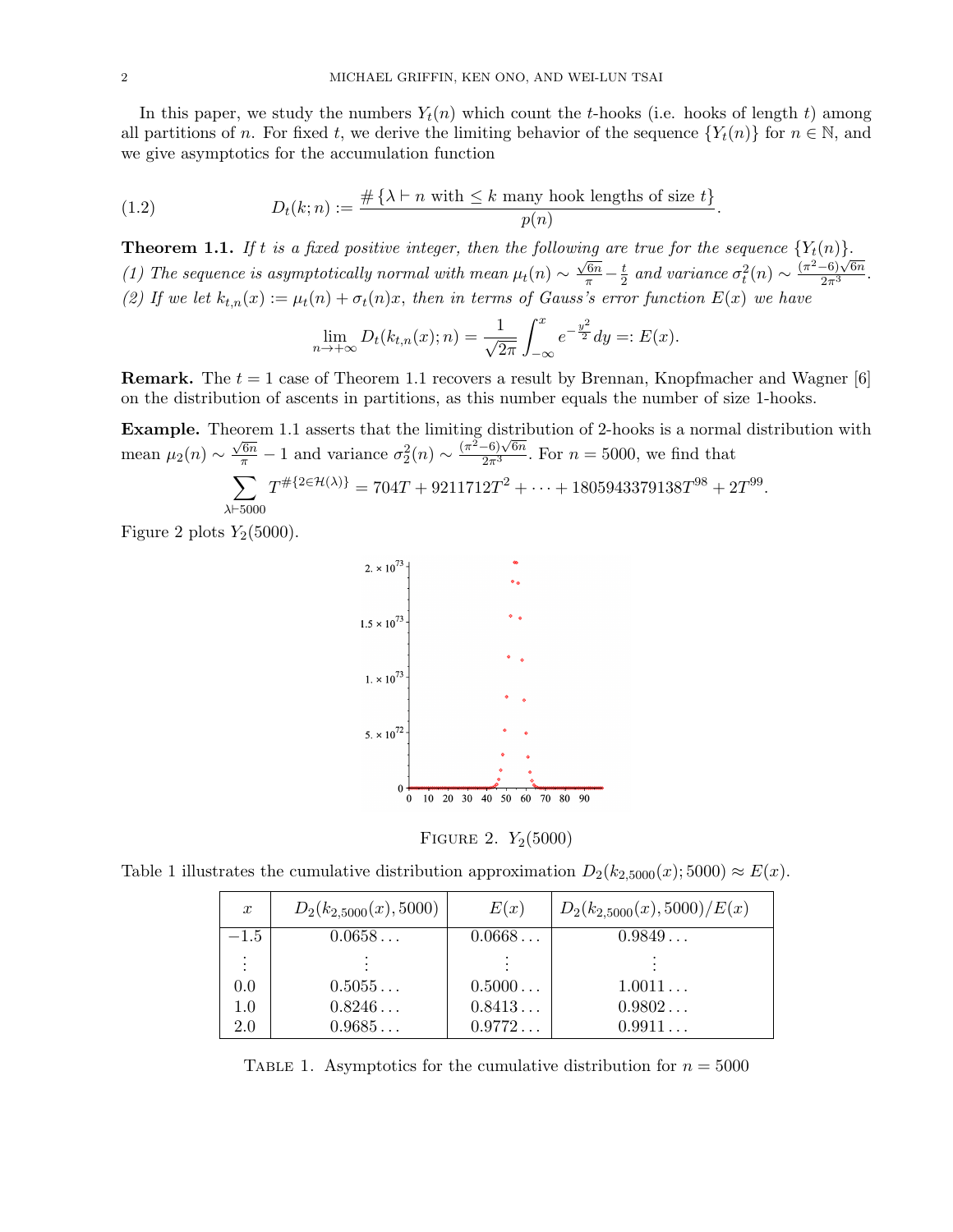We next consider the sequence  $\{\hat{Y}_t(n)\}\$  of distributions of the number of hook lengths in tN among the partitions of size n. This question is motivated by work of Han that extends  $(1.1)$  by giving infinite families of modular forms with level structure and cuspidal divisor. If  $\mathcal{H}_t(\lambda)$  is the multiset of hook lengths of  $\lambda$  that are in tN, then he proved (see Theorem 1.3 of [7]) that

$$
\sum_{\lambda} q^{|\lambda|} \prod_{h \in \mathcal{H}_t(\lambda)} \left( y - \frac{tyz}{h^2} \right) = \prod_{n=1}^{\infty} \frac{(1 - q^{tn})^t}{(1 - (yq^t)^n)^{t - z}(1 - q^n)}.
$$

For  $t \geq 4$ , we prove that the limiting distribution is a shifted Gamma distribution with parameter  $k = (t-1)/2$  and scale  $\theta = \sqrt{2/(t-1)}$ , and we determine asymptotics for the cumulative distribution

(1.3) 
$$
\widehat{D}_t(k;n) := \frac{\#\{\lambda \vdash n \text{ with } \leq k \text{ many hook lengths in } t\mathbb{N}\}}{p(n)}.
$$

Recall (e.g. II.2 of [8]) that a random variable  $X_{k,\theta}$  satisfies the *Gamma distribution with parameter*  $k > 0$  and scale  $\theta > 0$  if its probability distribution function is  $F_{k,\theta}(x) := \frac{1}{\Gamma(k)\theta^k} \cdot x^{k-1} e^{-\frac{x}{\theta}}$ .

**Theorem 1.2.** If  $t \geq 4$ , then the following are true for the sequence  $\{\hat{Y}_t(n)\}.$ (1) The sequence satisfies

$$
\widehat{Y}_t(n) \sim \frac{n}{t} - \frac{\sqrt{3(t-1)n}}{\pi t} \cdot X_{\frac{t-1}{2}, \sqrt{\frac{2}{t-1}}},
$$

and has mean  $\widehat{\mu}_t(n) \sim \frac{n}{t}$  –  $\frac{(t-1)\sqrt{6n}}{2\pi t}$ , mode  $\widehat{\text{mo}}_t(n) \sim \frac{n}{t}$  –  $\frac{(t-3)\sqrt{6n}}{2\pi t}$ , and variance  $\widehat{\sigma}_t^2(n) \sim \frac{3(t-1)n}{\pi^2 t^2}$  $rac{t-1}{\pi^2 t^2}$ . (2) If we let  $\hat{k}_{t,n}(x) := \hat{\mu}_t(n) + \hat{\sigma}_t(n)x$ , then in terms of the lower incomplete gamma function we have

$$
\lim_{n \to +\infty} \widehat{D}_t(\widehat{k}_{t,n}(x); n) = \frac{\gamma\left(\frac{t-1}{2}; \sqrt{\frac{t-1}{2}}x + \frac{t-1}{2}\right)}{\Gamma\left(\frac{t-1}{2}\right)}.
$$

**Remark.** The proof of Theorem 1.2, which uses properties of Gamma distributions with  $k > 1$ , does not apply for  $t \in \{2,3\}$  as  $(t-1)/2 \leq 1$ . Indeed, the  $\{\hat{Y}_2(n)\}\$  and  $\{\hat{Y}_3(n)\}\$  do not even have continuous limiting distributions. The fact that  $100\%$  of n do not have a 2-core or 3-core partition [9] implies that these distributions are populated with many vanishing terms as illustrated by

$$
\sum_{\lambda \vdash 19} T^{\# {\cal H}_2(\lambda)} = 300T^9 + 185T^8 + 5T^2.
$$

**Example.** Theorem 1.2 gives  $\hat{Y}_{11}(n) \sim \frac{n}{11} \sqrt{30n}$  $\frac{\sqrt{30n}}{11\pi} \cdot X_{5,\frac{\sqrt{5}}{5}}$ , with mean  $\hat{\mu}_{11}(n) \sim \frac{n}{11} - \frac{5\sqrt{6n}}{11\pi}$  $\frac{\sqrt{6n}}{11\pi}$  and variance  $\hat{\sigma}_{11}^2(n) \sim \frac{30n}{121\pi^2}$ . Figure 3 gives  $\hat{Y}_{11}(1000)$ .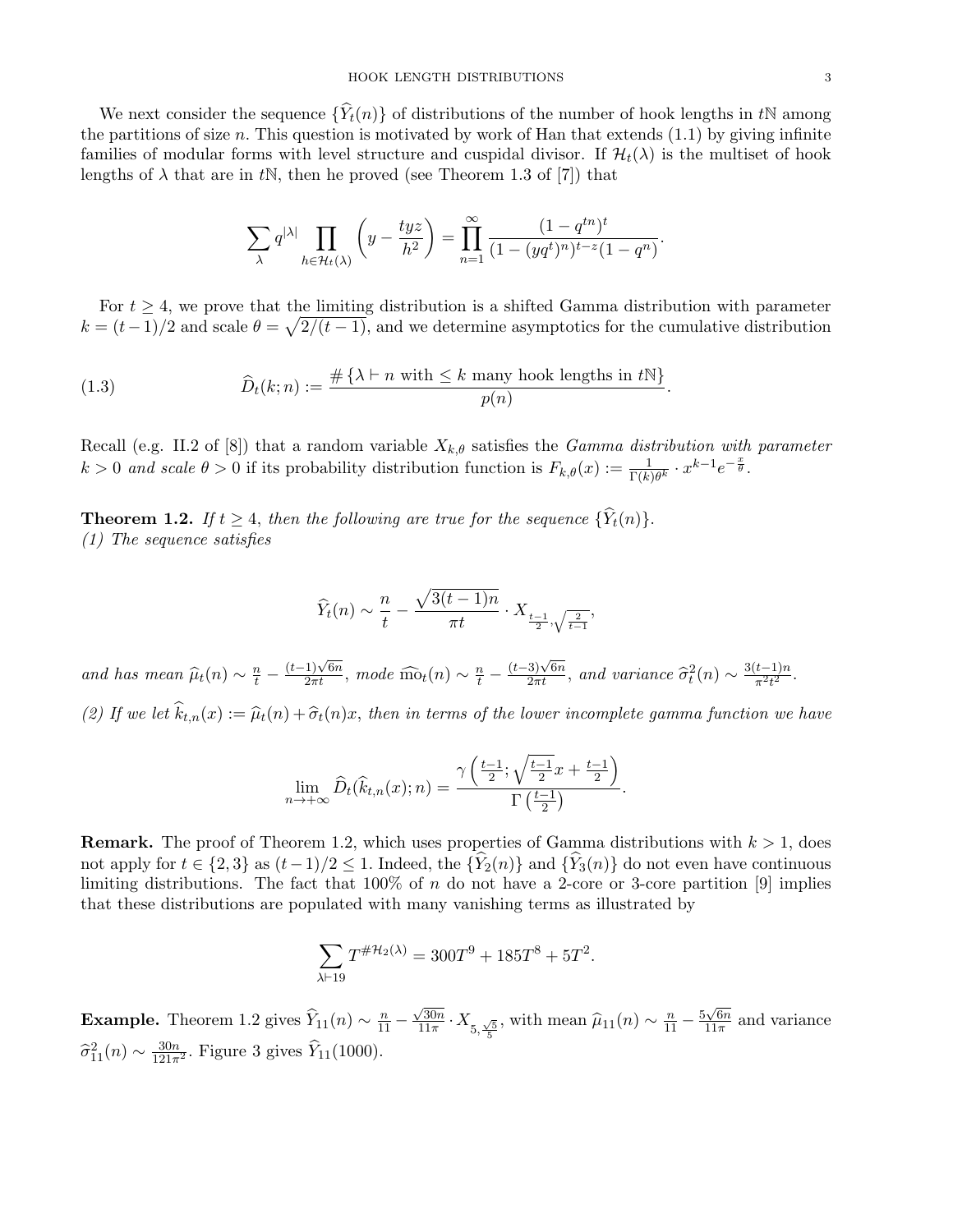

Table 2 illustrates the approximation  $D_{11}(k_{11,1000}(x); 1000) \approx$  $\frac{\gamma(5;\sqrt{5}x+5)}{24}$  =:  $\widehat{E}_{11}(x)$ .

| $\boldsymbol{x}$ | $\widehat{D}_{11}(k_{11,1000}(x);1000)$ | $\widehat{E}_{11}(x)$ | $\widehat{D}_{11}(k_{11,1000}(x);1000)/\widehat{E}_{11}(x)$ |
|------------------|-----------------------------------------|-----------------------|-------------------------------------------------------------|
| $-1.00$          | $0.1319\ldots$                          | 0.1467                | 0.8993                                                      |
| $\ddot{\cdot}$   |                                         |                       |                                                             |
| 0.75             | 0.7410                                  | 0.7954                | 0.9315                                                      |
| 1.00             | $0.8226\dots$                           | 0.8474                | 0.9707                                                      |
| 1.25             | 0.8872                                  | 0.8880                | 0.9991                                                      |

TABLE 2. Asymptotics for the cumulative distribution for  $n = 1000$ 

This paper is organized as follows. In Section 2 we recall work of Han that offers the relevant enumerative generating functions, and we then determine their asymptotics via the saddle point method, with assistance from the Euler-Maclaurin summation formula. In Section 3 we use these asymptotics to compute the moments of these statistics, which in turn imply Theorems 1.1 and 1.2 thanks to a classical theorem of Curtiss.

#### **ACKNOWLEDGEMENTS**

The authors thank George Andrews, Kathrin Bringmann, Richard Stanley and Ole Warnaar for valuable correspondence on this project.

# 2. NUTS AND BOLTS

We recall work of Han on the enumeration of hook lengths, and we derive important propositions (see Proposition 2.1 and 2.2) that are central to the proof of Theorems 1.1 and 1.2. Han obtained (see Thm. 1.4 and Cor. 5.1 of [7]) the following important generating functions for each fixed  $t \geq 1$ :

$$
(2.1) \quad G_t(T;q) = \sum_{n=0}^{\infty} P_t(n;T)q^n = \sum_{m,n} p_t(m;n)T^m q^n := \sum_{\lambda} q^{|\lambda|} T^{\# \{t \in \mathcal{H}(\lambda) \}} = \prod_{n=1}^{\infty} \frac{(1 + (T-1)q^{tn})^t}{1 - q^n},
$$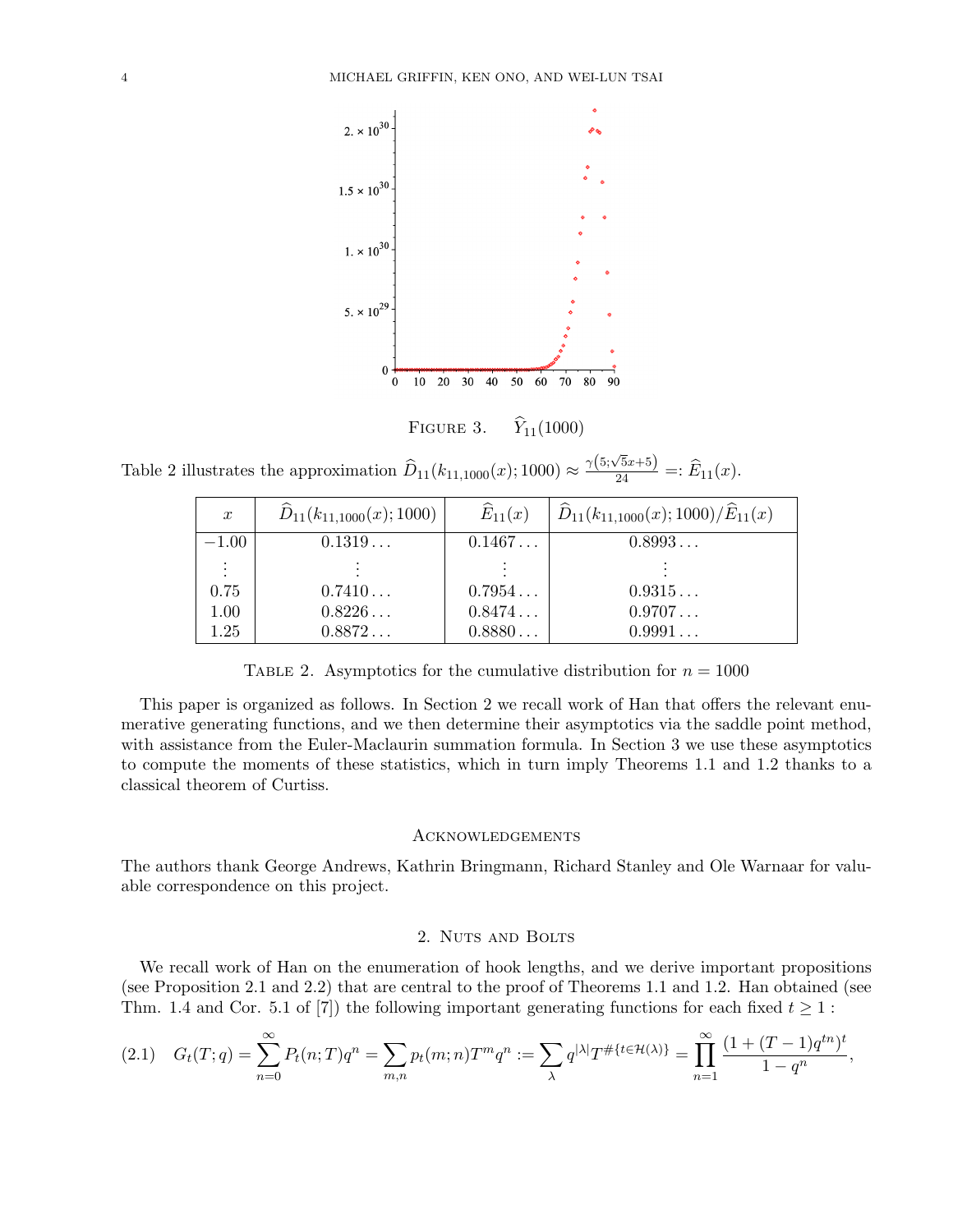$$
(2.2) \quad \widehat{G}_t(T;q) = \sum_{n=0}^{\infty} \widehat{P}_t(n;T)q^n = \sum_{m,n} \widehat{p}_t(m;n)T^m q^n := \sum_{\lambda} q^{|\lambda|} T^{\# \mathcal{H}_t(\lambda)} = \prod_{n=1}^{\infty} \frac{(1-q^{tn})^t}{(1-(Tq^t)^n)^t(1-q^n)}.
$$

The next two propositions on  $P_t(n; T)$  and  $\hat{P}_t(n; T)$  are the main results of this section.

**Proposition 2.1.** Suppose that  $\eta \in (0,1]$  and  $\eta \leq T \leq \eta^{-1}$ . If  $c(T) := \sqrt{\pi^2/6 - \text{Li}_2(1-T)}$ , then

$$
P_t(n;T) = \frac{c(T)}{2\sqrt{2}\pi n T^{\frac{t}{2}}} \cdot e^{c(T)\left(2\sqrt{n} - \frac{1}{\sqrt{n}}\right)} \cdot \left(1 + O_\eta(n^{-\frac{1}{7}})\right),
$$

where  $\text{Li}_2(z) := -\int_0^z$  $log(1-u)$  $\frac{1-u}{u}$ du is the dilogarithm function.

The next proposition is more subtle, and pertains to suitable real sequences.

**Proposition 2.2.** If t is a positive integer and  $T := \{T_n\}$  is a positive real sequence for which  $T_n = e^{\frac{\alpha(T) + \varepsilon_T(n)}{\sqrt{n}}}$ , where  $\alpha(T)$  is real and  $\varepsilon_T(n) = o_T(1)$ , then  $\widehat{P}_t(n; T_n) =$ 

$$
\frac{1}{2^{\frac{7}{4}}3^{\frac{1}{4}}n} \cdot \sqrt{\frac{1}{\sqrt{6}} + \frac{\alpha(T) + \varepsilon_T(n)}{\pi t}} \left(\frac{\pi t}{\pi t + \sqrt{6} (\alpha(T) + \varepsilon_T(n))}\right)^{\frac{t}{2}} \cdot e^{\pi \sqrt{n} \left(\sqrt{\frac{2}{3}} + \frac{\alpha(T) + \varepsilon_T(n)}{\pi t}\right)} \cdot (1 + O_T(n^{-\frac{1}{7}})).
$$

2.1. Proof of Proposition 2.1. The proof of Proposition 2.1 requires the next lemma.

Lemma 2.3. The following are true. If  $\eta \in (0,1]$ , then for  $\alpha > 0$  and  $\eta \leq T \leq \eta^{-1}$  we have

(2.3) 
$$
\sum_{j=1}^{\infty} \log(1 - e^{-j\alpha}) = -\frac{\pi^2}{6\alpha} - \frac{1}{2} \log\left(\frac{\alpha}{2\pi}\right) + O(\alpha),
$$

(2.4) 
$$
\sum_{n=1}^{\infty} \frac{t^2 n (T - 1)}{T - 1 + e^{tn\alpha}} = -\frac{\text{Li}_2(1 - T)}{\alpha^2} + O_{\eta}(1),
$$

(2.5) 
$$
\sum_{n=1}^{\infty} \log (1 + (T - 1)e^{-tn\alpha}) = -\frac{\text{Li}_2(1 - T)}{t\alpha} - \frac{1}{2}\log T + O_{\eta}(\alpha),
$$

(2.6) 
$$
\sum_{n=1}^{\infty} \frac{t^3 n^2 e^{-tn\alpha}}{(1 + (T - 1)e^{-tn\alpha})^2} = -\frac{2}{\alpha^3} \frac{\text{Li}_2(1 - T)}{T - 1} + O_\eta(\alpha).
$$

*Proof.* For  $f \in C^{j+1}([a, b])$  and  $a, b \in \mathbb{Z}$ , Euler-Maclaurin summation (e.g. Thm. 2.1.9 of [10]) gives

$$
\sum_{a < n \le b} f(n) = \int_a^b f(x) dx + \sum_{r=0}^j \frac{(-1)^{r+1}}{(r+1)!} \left( f^{(r)}(b) - f^{(r)}(a) \right) B_{r+1} + \frac{(-1)^j}{(j+1)!} \int_a^b B_{j+1}(x - \lfloor x \rfloor) f^{(j+1)}(x) dx,
$$

where  $B_r(x)$  is the rth Bernoulli polynomial and  $B_r := B_r(0)$ . Letting  $a = 0$  and  $j = 0$  gives

$$
\sum_{n=1}^{b} \frac{t^2 n(T-1)}{T-1+e^{tn\alpha}} = \int_0^b \frac{t^2 (T-1)x}{T-1+e^{t\alpha x}} dx + \frac{t^2 (T-1)b}{2(T-1+e^{t\alpha b})} \n+ \int_0^b B_1(x-\lfloor x \rfloor) \frac{t^2 (T-1)(T-1+e^{t\alpha x}) - t^3 \alpha (T-1)x e^{t\alpha x}}{(T-1+e^{t\alpha x})^2} dx \n= \frac{1}{\alpha^2} \left[ \text{Li}_2((1-T)e^{-t\alpha b}) - \text{Li}_2(1-T) - t\alpha \log \left( (T-1)e^{-t\alpha b} + 1 \right) \right] + O_\eta \left( \frac{b^3}{e^{t\alpha b}} \right).
$$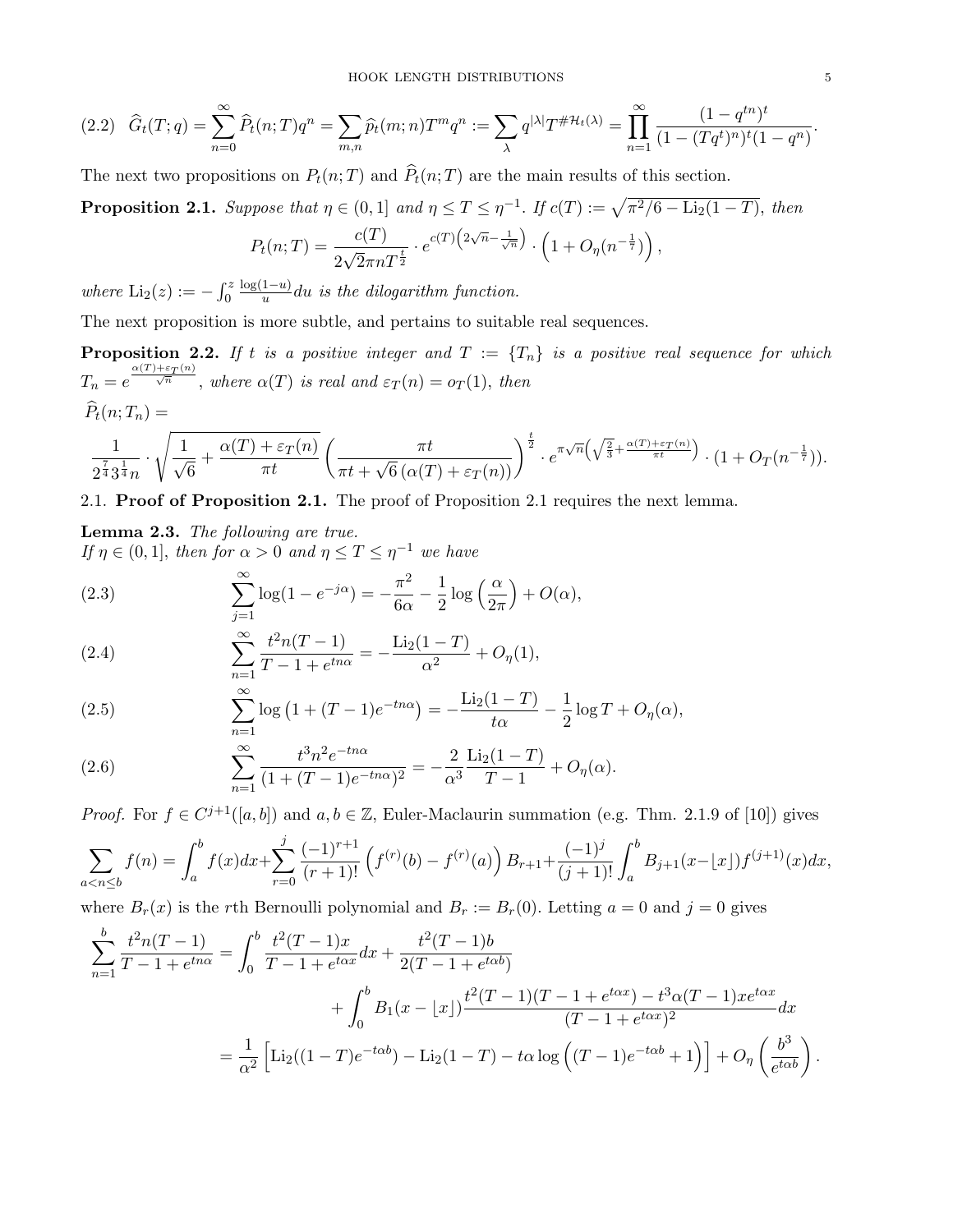To obtain (2.4), we let  $b \to \infty$  and find that

$$
\sum_{n=1}^{\infty} \frac{t^2 n(T-1)}{T-1 + e^{tn\alpha}} = -\frac{\text{Li}_2(1-T)}{\alpha^2} + O_{\eta}(1).
$$

Applying Euler-Maclaurin summation proves the other cases mutatis mutandis.  $\Box$ 

Proof of Proposition 2.1. We first note that (2.1) implies that

(2.7) 
$$
P_t(n;T) = \frac{1}{2\pi} \int_{-\pi}^{\pi} (ze^{ix})^{-n} G_t(T;ze^{ix}) dx = \frac{1}{2\pi} \int_{-\pi}^{\pi} e^{g_t(T;ze^{ix})} dx,
$$

where  $g_t(T; w) := \text{Log}(w^{-n} G_t(T; w))$  for  $0 < |w| < 1$ . To apply the saddle point method, we must determine  $z = e^{-\alpha}$  for  $\alpha > 0$ , such that  $g_t'(T; z) = 0$ . By (2.1), this is equivalent to

$$
\sum_{j=1}^{\infty} \frac{t^2 j(T-1)}{T-1 + e^{t j \alpha}} + \sum_{j=1}^{\infty} \frac{j}{e^{j \alpha} - 1} = n.
$$

By combining (2.4) with

(2.8) 
$$
\sum_{j=1}^{\infty} \frac{j}{e^{j\alpha} - 1} = \frac{\pi^2}{6\alpha^2} - \frac{1}{2\alpha} + O(1),
$$

which holds for  $0 < \alpha < 1$ , we find that

(2.9) 
$$
\alpha = c(T) \cdot n^{-\frac{1}{2}} - \frac{1}{4}n^{-1} + O_{\eta}(n^{-\frac{3}{2}}).
$$

We now estimate  $g_t(T; z)$ ,  $g''_t(T; z)$ , and  $g'''_t(T; z)$ . Plugging  $z = e^{-\alpha}$  into  $g_t(T; z)$ , we obtain

$$
g_t(T; z) = t \sum_{j=1}^{\infty} \log (1 + (T - 1)e^{-t j \alpha}) - \sum_{j=1}^{\infty} \log (1 - e^{-j \alpha}) + n \alpha.
$$

Therefore,  $(2.3)$ ,  $(2.5)$  and  $(2.9)$  gives

(2.10) 
$$
g_t(T; z) = 2c(T)\sqrt{n} + \frac{1}{2}\log\left(\frac{c(T)}{2\pi T\sqrt{n}}\right) + O_{\eta}\left(n^{-\frac{1}{2}}\right).
$$

Similarly, by using  $(2.4)$  and  $(2.6)$  we obtain

(2.11) 
$$
\sum_{j=1}^{\infty} \frac{j^2 e^{-j\alpha}}{(1 - e^{-j\alpha})^2} = \frac{\pi^2}{3\alpha^3} - \frac{1}{2\alpha^2} + O(\alpha),
$$

which implies that

$$
g''_t(T; z) = \left[ n + \sum_{j=1}^{\infty} \frac{t^3 j^2 e^{-t j \alpha}}{(1 + (T - 1)e^{-t j \alpha})^2} - \sum_{j=1}^{\infty} \frac{t^2 j (T - 1)}{T - 1 + e^{t j \alpha}} + \sum_{j=1}^{\infty} \frac{j^2 e^{-j \alpha}}{(1 - e^{-j \alpha})^2} - \sum_{j=1}^{\infty} \frac{j}{e^{j \alpha} - 1} \right] e^{2\alpha}
$$
  
(2.12) 
$$
= e^{2c(T)n^{-\frac{1}{2}} + O_{\eta}(n^{-1})} \left( \frac{2}{c(T)} n^{\frac{3}{2}} + O_{\eta}(n) \right).
$$

By the same argument, we find that

(2.13) 
$$
g_t'''(T; z) = O_\eta(n^2).
$$

To complete the proof, we now let  $P_t(n;T) = I + II$ , where

$$
I := \frac{1}{2\pi} \int_{|x| \le n^{-5/7}} e^{g_t(T; z e^{ix})} dx \quad \text{and} \quad II := \frac{1}{2\pi} \int_{|x| > n^{-5/7}} e^{g_t(T; z e^{ix})} dx.
$$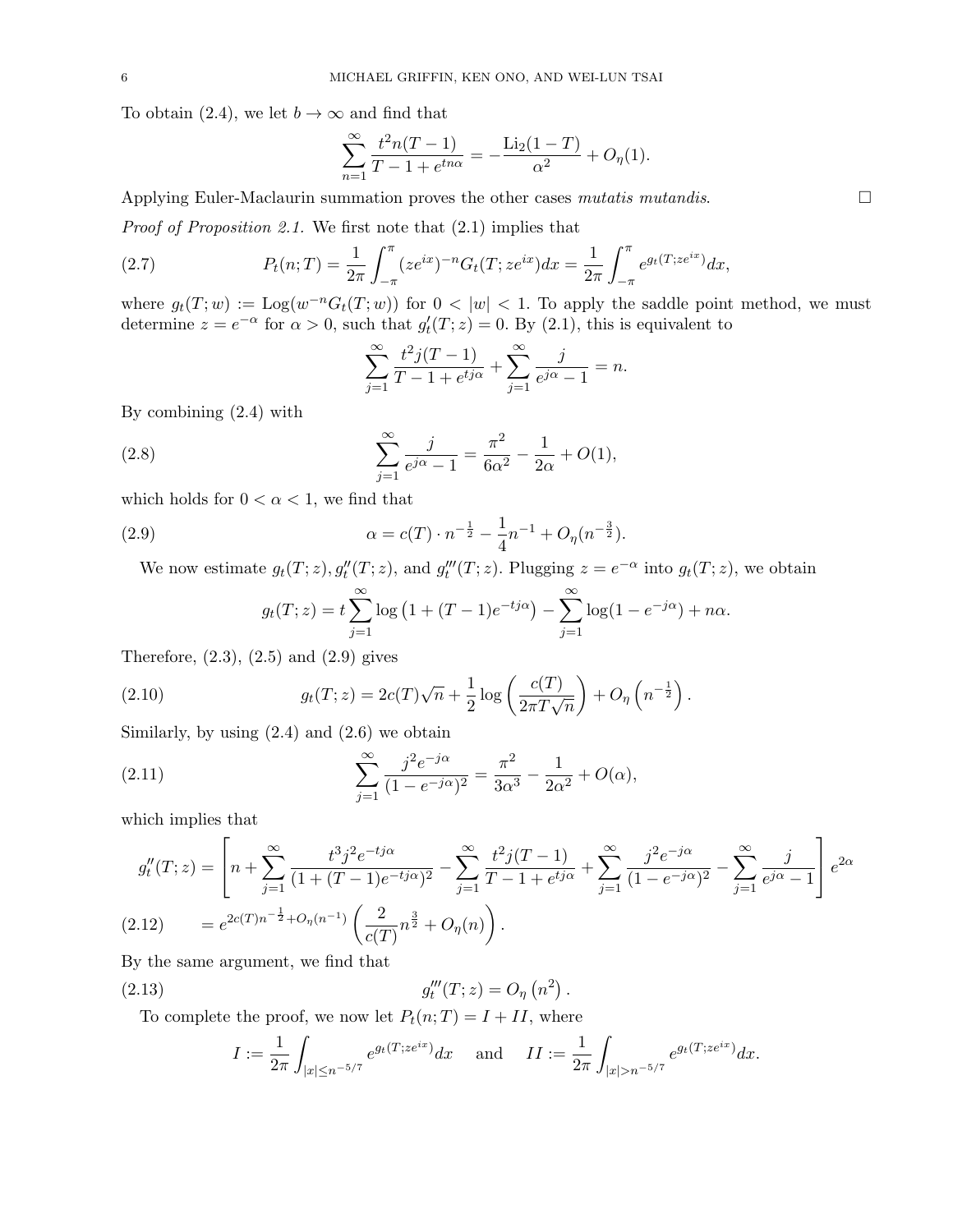To estimate I, we use the Taylor expansion of  $g_t(T; w)$  centered at the saddle point  $z = e^{-\alpha}$ 

$$
g_t(T; w) = g_t(T; z) + \frac{g_t''(T; z)(w - z)^2}{2} + O_{\eta}(g_t'''(T; z))(w - z)^3).
$$

Since  $|x| \leq n^{-5/7}$ , estimate (2.9) gives

$$
w-z=ze^{ix}-z=e^{-\alpha}\left(ix+O\left(x^2\right)\right)=\left(1+O_{\eta}\left(n^{-\frac{1}{2}}\right)\right)\left(ix+O\left(n^{-\frac{10}{7}}\right)\right)=ix+O_{\eta}\left(n^{-\frac{17}{14}}\right).
$$

Therefore, we obtain

(2.14) 
$$
g_t(T; w) = g_t(T; z) - \frac{g''_t(T; z)(x)^2}{2} + O_\eta\left(n^{-\frac{1}{7}}\right).
$$

Combining  $(2.10)$ ,  $(2.12)$ ,  $(2.13)$ , and  $(2.14)$ , we obtain the main term asymptotic

$$
I = \frac{e^{g_t(T;z)}}{2\pi} \left[ \int_{-\infty}^{\infty} e^{-\frac{g_t''(T;z)x^2}{2}} dx - \int_{|x|>n^{-5/7}} e^{-\frac{g_t''(T;z)x^2}{2}} dx \right] \cdot \left( 1 + O_\eta \left( n^{-\frac{1}{7}} \right) \right)
$$
  
(2.15)  

$$
= \frac{c(T)}{2\sqrt{2\pi n T^{\frac{t}{2}}}} \cdot e^{c(T) \left( 2\sqrt{n} - \frac{1}{\sqrt{n}} \right)} \cdot \left( 1 + O_\eta \left( n^{-\frac{1}{7}} \right) \right).
$$

To estimate the tail error term II, we estimate  $\frac{G_t(T;ze^{ix})}{G_t(T;z)}$  using

$$
e^{g_t(T;ze^{ix})}=e^{g_t(T;z)}\frac{G_t(T;ze^{ix})}{G_t(T;z)}.
$$

Since  $T > 0$ , letting  $w = ze^{ix}$  gives

$$
\left| \frac{G_t(T; w)}{G_t(T; z)} \right|^2 \le \prod_{j=1}^{\infty} \text{Max} \left\{ 1, \left| \frac{1 + (T - 1)w^j}{1 + (T - 1)z^j} \right|^2 \right\} \left| \frac{1 - z^j}{1 - w^j} \right|^2
$$
  
\n
$$
\le \prod_{j=1}^{\infty} \text{Max} \left\{ 1, \left( 1 + \frac{2z^j(1 - T)(1 - \cos(xj))}{(1 - z^j)^2} \right) \right\} \left( 1 + \frac{2z^j(1 - \cos(xj))}{(1 - z^j)^2} \right)^{-1}
$$
  
\n(2.16) 
$$
\le \prod_{\sqrt{n} \le j \le 2\sqrt{n}} \text{Max} \left\{ 1, \left( 1 + \frac{2z^j(1 - T)(1 - \cos(xj))}{(1 - z^j)^2} \right) \right\} \left( 1 + \frac{2z^j(1 - \cos(xj))}{(1 - z^j)^2} \right)^{-1}.
$$

To reduce to the finite product in the last line, we used the fact that for all  $j \geq 1$  we have

$$
\text{Max}\left\{1, \left(1 + \frac{2z^j(1-T)(1-\cos(xj))}{(1-z^j)^2}\right)\right\} \left(1 + \frac{2z^j(1-\cos(xj))}{(1-z^j)^2}\right)^{-1} \le 1.
$$

We consider two cases (i.e.  $T > 1$ , and  $T \le 1$ ) to estimate (2.16). If  $T > 1$ , and  $j \in [\sqrt{n}, 2\sqrt{n}]$ , then by (2.9) we have  $2z^{j}/(1-z^{j})^{2} \leq c_{\eta}$ , for some  $c_{\eta} > 0$ . This implies that

(2.17) 
$$
\left|\frac{G_t(T; w)}{G_t(T; z)}\right|^2 \leq \prod_{\sqrt{n} \leq j \leq 2\sqrt{n}} (1 + c_\eta (1 - \cos(xj)))^{-1}.
$$

A short calculation also shows that (2.17) still holds for  $T \leq 1$  by choosing a suitable  $c_{\eta} > 0$ .

We divide the range of x into two cases  $n^{-5/7} \le |x| \le \frac{\pi}{2\sqrt{n}}$ , and  $\frac{\pi}{2\sqrt{n}} \le |x| \le \pi$ . For the first case, we can use the inequality  $1 - \cos(xj) \geq \frac{2}{\pi^2} (xj)^2$  to estimate (2.17), giving

$$
(2.18) \qquad \left|\frac{G_t(T;w)}{G_t(T;z)}\right|^2 \le \prod_{\sqrt{n}\le j\le 2\sqrt{n}} \left(1 + \frac{2c_\eta}{\pi^2}(xj)^2\right)^{-1} \ll e^{-c_\eta(x^2 n^{\frac{3}{2}})} \ll e^{-c_\eta n^{\frac{1}{14}}}.
$$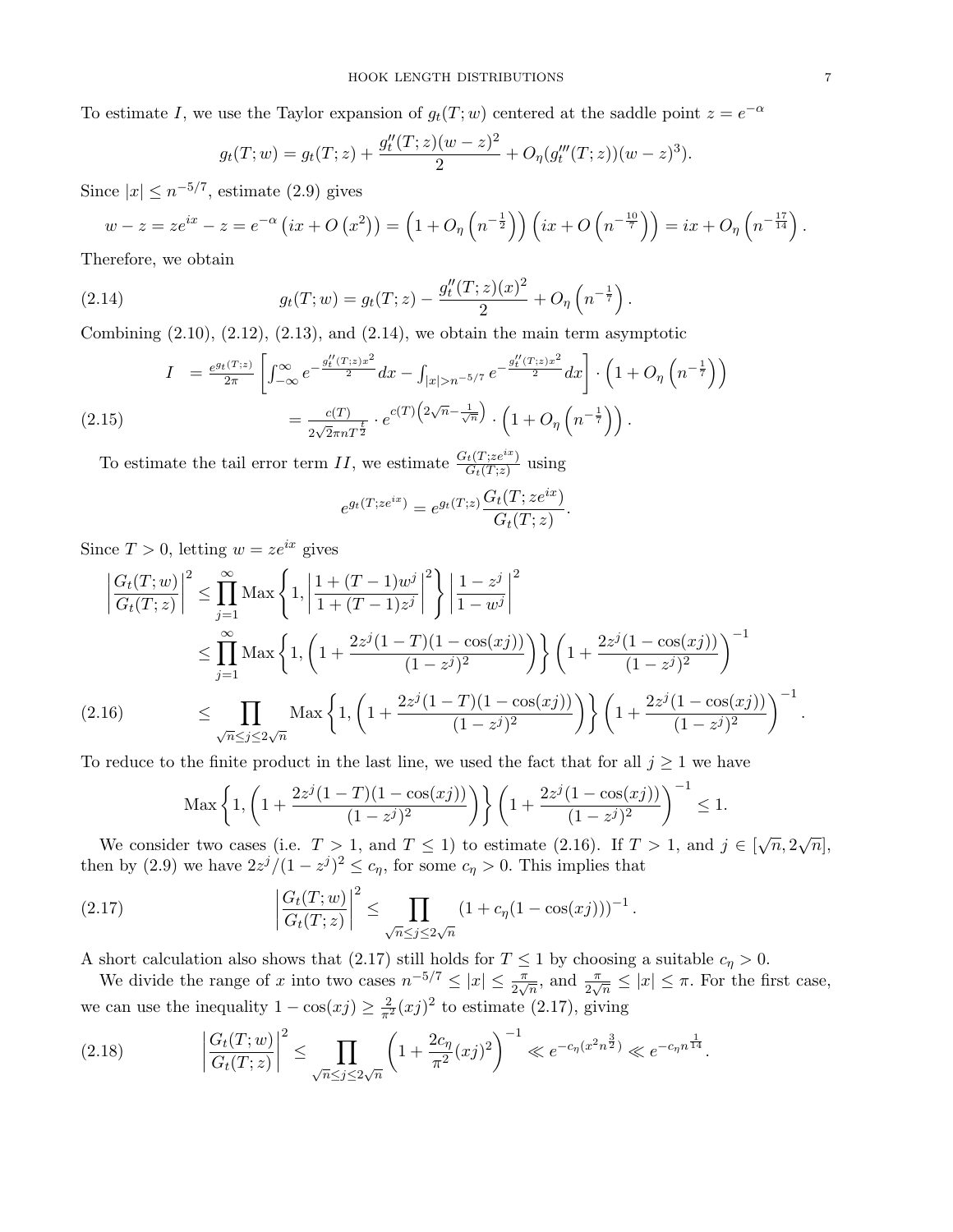In the case where  $\frac{\pi}{2\sqrt{n}} \leq |x| \leq \pi$ , we count the  $j \in [\sqrt{n}, 2\sqrt{n}]$  for which there is an  $\ell \in \mathbb{Z}$  with  $-n^{-\frac{1}{12}}+2\ell\pi \leq xj \leq n^{-\frac{1}{12}}+2\ell\pi$ . The total number of such  $j$  is  $\gg n^{1/2}+O(n^{5/12})$ . Hence, we have

$$
(2.19) \qquad \left|\frac{G_t(T;w)}{G_t(T;z)}\right|^2 \le \left(1 + c_\eta(1 - \cos(n^{-\frac{1}{12}}))\right)^{-(n^{\frac{1}{2}} + O(n^{\frac{5}{12}}))} \ll e^{-c_\eta n^{\frac{1}{14}}}.
$$

By combining (2.18) and (2.19), we obtain the upper bound for the tail

$$
II \ll \frac{1}{2\pi} \int_{|x|>n^{-5/7}} e^{g_t(T;z)} \left| \frac{G_t(T;ze^{ix})}{G_t(T;z)} \right| dx \ll_\eta e^{-\frac{c(T)}{\sqrt{n}} - \frac{c_\eta}{2} \cdot n^{\frac{1}{14}}}.
$$

As  $P_t(n;T) = I + II$ , the proposition follows from this inequality and (2.15).

2.2. **Proof of Proposition 2.2.** For each positive integer  $n$ ,  $(2.2)$  implies that

(2.20) 
$$
\widehat{P}_t(n;T_n) = \frac{1}{2\pi} \int_{-\pi}^{\pi} (ze^{ix})^{-n} \widehat{G}_t(T_n;ze^{ix}) dx = \frac{1}{2\pi} \int_{-\pi}^{\pi} e^{\widehat{g}_t(T_n;ze^{ix})} dx,
$$

where  $\widehat{g}_t(T_n; w) := \text{Log}(w^{-n}\widehat{G}_t(T_n; w))$  for  $0 < |w| < 1$ . We aim to locate the saddle point  $z = e^{-\beta_n}$ , with  $\beta_n > 0$ . To this end, we solve

$$
-\sum_{j=1}^{\infty} \frac{t^2 j}{e^{t j \beta_n} - 1} + \sum_{j=1}^{\infty} \frac{t^2 j T_n^j}{e^{t j \beta_n} - T_n^j} + \sum_{j=1}^{\infty} \frac{j}{e^{j \beta_n} - 1} = n.
$$

By (2.8) and the definition of  $\alpha(T)$  and  $\varepsilon_T(n)$ , we obtain we find that

$$
\beta_n = \left(\frac{\pi}{\sqrt{6}} + \frac{\alpha(T) + \varepsilon_T(n)}{t}\right) \cdot n^{-\frac{1}{2}} + O_T\left(n^{-1}\right).
$$

Since we have  $\varepsilon_T(n) = o_T(1)$ , it follows that

(2.21) 
$$
\beta_n = \left(\frac{\pi}{\sqrt{6}} + \frac{\alpha(T)}{t}\right) \cdot n^{-\frac{1}{2}} + o_T\left(n^{-\frac{1}{2}}\right).
$$

We now estimate  $\widehat{g}_t(T_n; z)$ ,  $\widehat{g}_t''(T_n; z)$ , and  $\widehat{g}_t''(T_n; z)$ . Plugging  $z = e^{-\beta_n}$  into  $\widehat{g}_t(T_n; z)$ , we obtain

$$
\widehat{g}_t(T_n; z) = t \sum_{j=1}^{\infty} \log \left( 1 - e^{-t j \beta_n} \right) - t \sum_{j=1}^{\infty} \log \left( 1 - T_n^j e^{-t j \beta_n} \right) - \sum_{j=1}^{\infty} \log \left( 1 - e^{-j \beta_n} \right) + n \beta_n.
$$

Applying (2.3) to all three terms gives

$$
(2.22) \qquad \widehat{g}_t(T_n; z) = \frac{t\pi^2}{6(t\beta_n - \log T_n)} + \frac{1}{2}\log\left(\frac{\beta_n}{2\pi}\right) + \frac{t}{2}\log\left(\frac{t\beta_n - \log T_n}{t\beta_n}\right) + n\beta_n + O_T(\beta_n).
$$

Similarly, by using  $(2.8)$  and  $(2.11)$  we obtain

$$
(2.23)
$$

$$
\widehat{g}_t''(T_n; z) = \left[ n + \frac{\pi^2 t^3}{3(\beta_n t - \log T_n)^3} + \frac{t - 1}{2\beta_n^2} - \frac{(t^3 + \pi^2 t^2)}{2(\beta_n t - \log T_n)^2} + \frac{1 - t}{2\beta_n} + \frac{t^2}{2(\beta_n t - \log T_n)} + O_T(\beta_n) \right] e^{2\beta_n}.
$$

.

By the same argument, we find that

(2.24) 
$$
\widehat{g}_t'''(T_n; z) = O_T\left(\beta_n^{-4}\right)
$$

□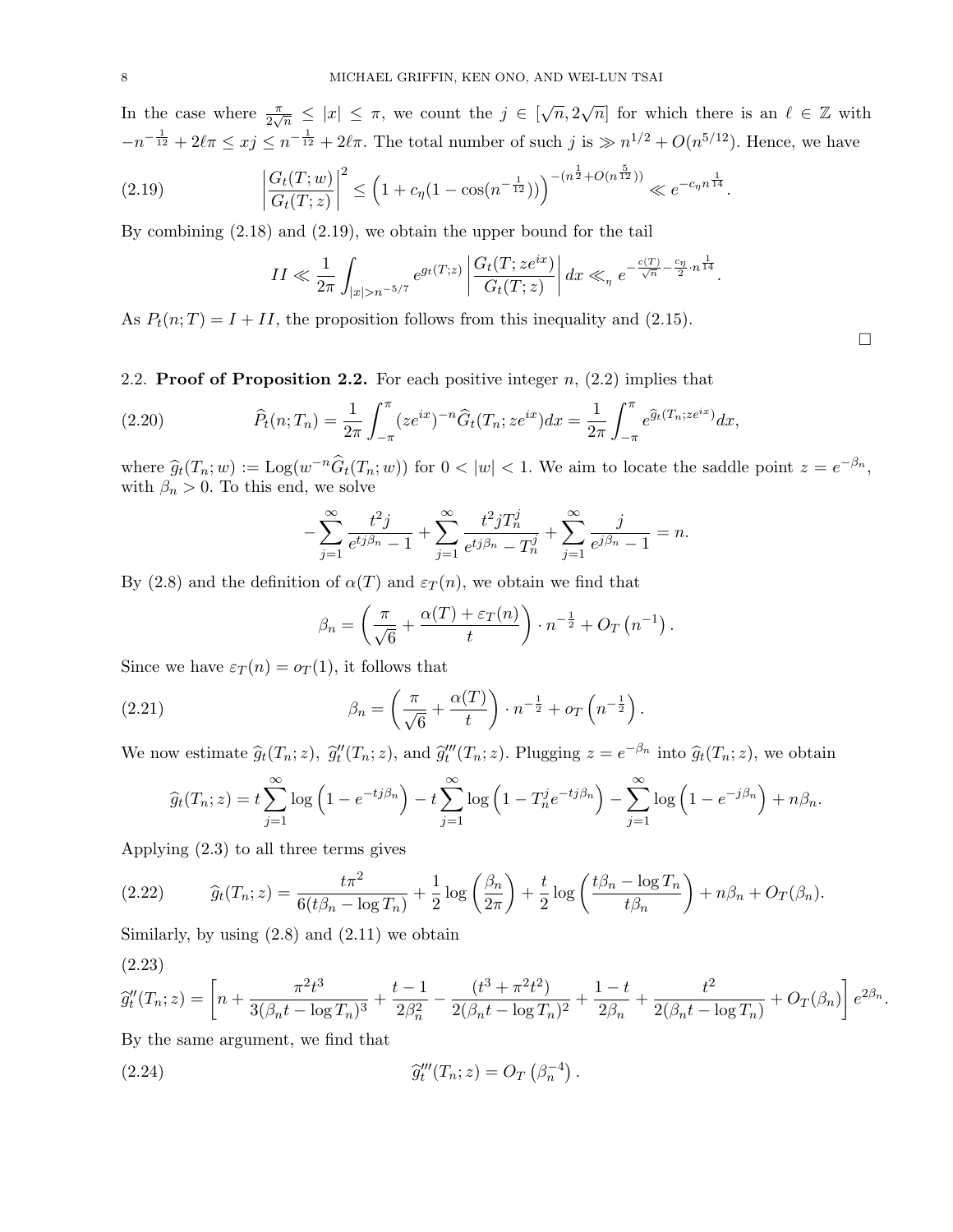Arguing as in the proof of Proposition 2.1 with  $(2.21)$ ,  $(2.22)$ ,  $(2.23)$ , and  $(2.24)$ , we obtain

$$
\widehat{P}_t(n;T_n) = \frac{e^{\widehat{g}_t(T_n;z)}}{2\pi} \cdot \int_{-\infty}^{\infty} e^{-\frac{\widehat{g}_t''(T_n;z)x^2}{2}} dx \cdot (1+O_T(n^{-\frac{1}{7}})) = \frac{e^{\widehat{g}_t(T_n;z)}}{2\pi} \cdot \sqrt{\frac{2\pi}{|\widehat{g}_t''(T_n;z)|}} \cdot (1+O_T(n^{-\frac{1}{7}}))
$$
\n
$$
= \frac{1}{2^{\frac{7}{4}} 3^{\frac{1}{4}} n} \cdot \sqrt{\frac{1}{\sqrt{6}} + \frac{\gamma(T) + \alpha_T(n)}{\pi t}} \left(\frac{\pi t}{\pi t + \sqrt{6} (\alpha(T) + \varepsilon_T(n))}\right)^{\frac{t}{2}} \cdot e^{\pi \sqrt{n} \left(\sqrt{\frac{2}{3}} + \frac{\alpha(T) + \varepsilon_T(n)}{\pi t}\right)} \cdot \left(1+O_T\left(n^{-\frac{1}{7}}\right)\right).
$$

This completes the proof of the proposition.

# 3. Proof of Theorems 1.1 and 1.2

We prove Theorems 1.1 and 1.2 using the method of moments, where the crucial device is the following classical theorem of Curtiss.

**Theorem 3.1** (Theorem 2 of [11]). Let  $\{X_n\}$  be a sequence of real random variables. Then define the corresponding moment generating function

$$
M_{X_n}(r) := \int_{-\infty}^{\infty} e^{rx} dF_n(x),
$$

where  $F_n(x)$  is the cumulative distribution function associated with  $X_n$ . If the sequence  $\{M_{X_n}(r)\}$ converges pointwise on a neighborhood of  $r = 0$ , then  $\{X_n\}$  converges in distribution.

*Proof of Theorems 1.1 and 1.2.* For each  $n \geq 1$ , we consider the rth power moment

(3.1) 
$$
M(Y_t(n);r) := \frac{1}{p(n)} \sum_{m=0}^{\infty} p_t(m;n) \cdot e^{\frac{(m-\mu_t(n))r}{\sigma_t(n)}}.
$$

By Curtiss's Theorem, combined with the theory of normal distributions, it suffices to show that

(3.2) 
$$
\lim_{n \to +\infty} M(Y_t(n); r) = e^{\frac{r^2}{2}}.
$$

By evaluating  $P_t(n;T)$  at  $T=1$  (i.e.  $P_t(n;1)=p(n)$ ) and  $e^{\frac{r}{\sigma_t(n)}}$ , we have

$$
M(Y_t(n);r) = \frac{P_t(n; e^{\frac{r}{\sigma_t(n)}})}{p(n)} \cdot e^{-\frac{\mu_t(n)}{\sigma_t(n)}}^r.
$$

Proposition 2.1 gives

$$
(3.3) \qquad M(Y_t(n);r) = \frac{c(e^{\frac{r}{\sigma_t(n)}}) \cdot \left(1 + O_\eta\left(n^{-\frac{1}{7}}\right)\right)}{c(1) \cdot \left(1 + O\left(n^{-\frac{1}{7}}\right)\right)} \cdot e^{-\frac{t}{2\sigma_t(n)}r - \frac{\mu_t(n)}{\sigma_t(n)}r + (2n^{\frac{1}{2}} - n^{-\frac{1}{2}}) \cdot (c(e^{\frac{r}{\sigma_t(n)}}) - c(1))}.
$$

Since  $e^{\frac{r}{\sigma_t(n)}} > 0$  and  $e^{\frac{r}{\sigma_t(n)}} \to 1$ , as  $n \to \infty$ , the implied constant can be chosen to be independent of Since  $e^{\sigma_t(n)} > 0$  and  $e^{\sigma_t(n)} \to 1$ , as  $n \to \infty$ , the implied constant can be chosen to  $\eta$ . By direct calculation of the dilogarithm function, we find that  $c(1) = \pi/\sqrt{6}$ , and

$$
c(e^{\frac{r}{\sigma_t(n)}}) = \frac{\pi}{\sqrt{6}} + \sqrt{\frac{3}{2}} \frac{1}{\pi} \left(\frac{r}{\sigma_t(n)}\right) + \sqrt{\frac{3}{2}} \frac{(\pi^2 - 6)}{4\pi^3} \left(\frac{r^2}{\sigma_t^2(n)}\right) + O\left(\frac{r^3}{\sigma_t^3(n)}\right).
$$

Therefore, (3.3) becomes

$$
M(Y_t(n);r) = \left(1 + O_r(n^{-\frac{1}{7}})\right) \cdot e^{\left(-\frac{t}{2} - \mu_t(n) + \frac{\sqrt{6n}}{\pi}\right) \frac{r}{\sigma_t(n)} + \sqrt{6n}\left(\frac{\pi^2 - 6}{4\pi^3}\right)\left(\frac{r^2}{\sigma_t^2(n)}\right) + O_r(n^{-\frac{3}{4}})}
$$
  
=  $\left(1 + O_r(n^{-\frac{1}{7}})\right) \cdot e^{\frac{r^2}{2} + o_r(1)}$ .

Letting  $n \to +\infty$ , we obtain (3.2) confirming Theorem 1.1.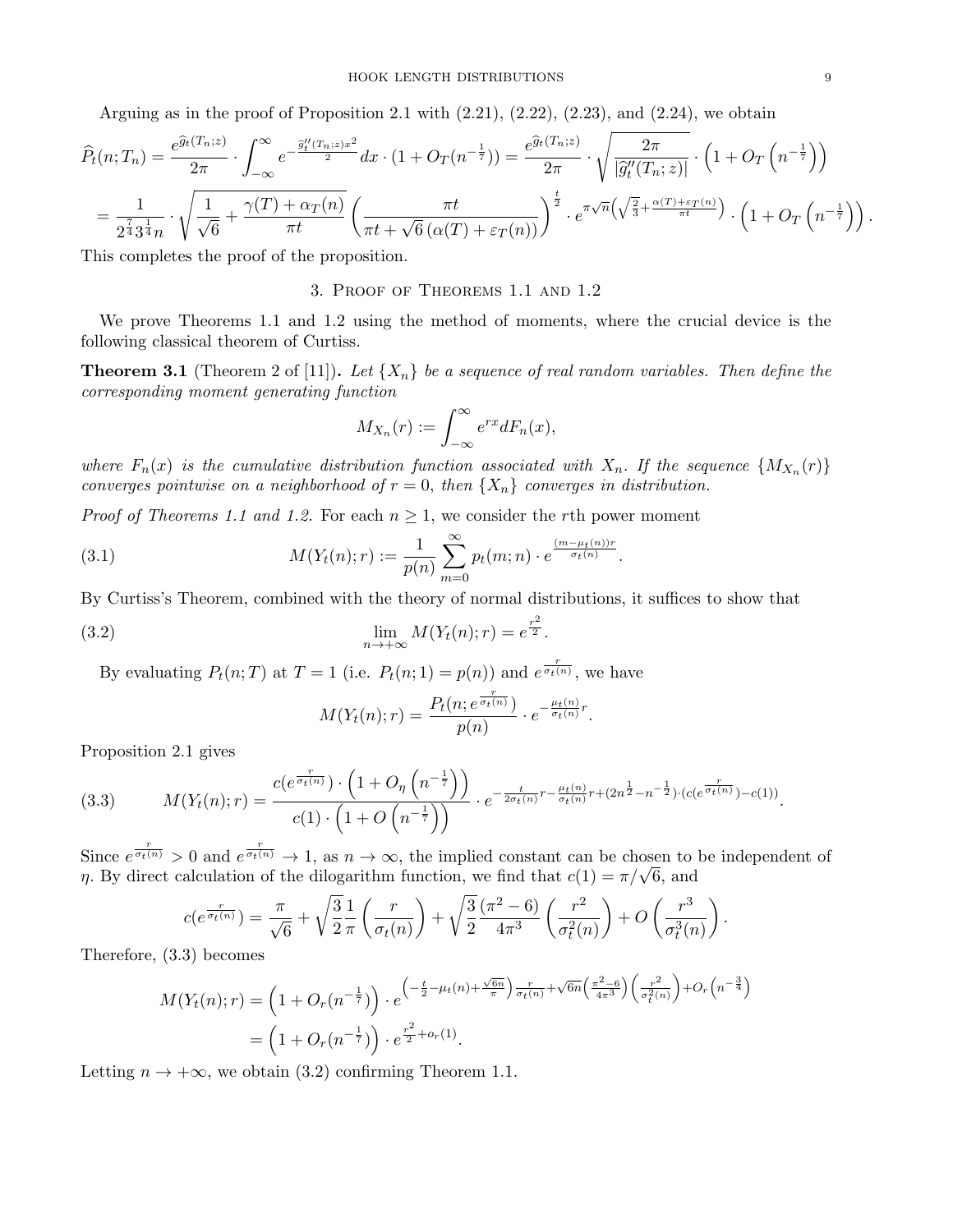To prove Theorem 1.2, we recall that if  $k > 1$  and  $r < 1/\theta$ , then the moment generating function for the random variable  $X_{k,\theta}$  is (for example, see II.2 of [8])

$$
M(X_{k,\theta};r) = \frac{1}{(1 - \theta r)^k}
$$

.

This distribution has mean  $\mu_{k,\theta} = k\theta$ , mode mo<sub>k, $\theta = (k-1)\theta$ </sub>, and variance  $\sigma_{k,\theta}^2 = k\theta^2$ . If a and b are real, then the shifted Gamma distribution  $aX_{k,\theta} + b$  has moment generating function

$$
M(aX_{k,\theta} + b; r) = e^{br} \cdot M(X_{k,\theta}, ar) = \frac{e^{br}}{(1 - \theta ar)^k},
$$

and has mean  $ak\theta+b$ , mode  $a(k-1)\theta+b$ , and variance  $a^2k\theta^2$ . We compare  $\hat{Y}_t(n)$  with  $aX_{k,\theta}+b$ , where  $(k, \theta) := \left(\frac{t-1}{2}\right)$  $\frac{(-1)}{2}, \sqrt{\frac{2}{t-1}}$ , and  $a := -1$  and  $b := \sqrt{2(t-1)}/2$ . Therefore, we assume that  $(t-1)/2 > 1$ , which is equivalent to  $t > 4$ .

To apply Curtiss's theorem, we compute the moment generating function as in (3.1), with the To apply Curtiss's theorem, we compute the moment generating function as in (5.1), with the claimed mean  $\hat{\mu}_t(n) \sim n/t - (t-1)\sqrt{6n}/2\pi t$ , and variance  $\hat{\sigma}_t(n) \sim \sqrt{3(t-1)n}/\pi t$ . Applying Proposition 2.2 with  $\alpha(T) := \pi t r / \sqrt{3(t-1)}$  and  $T_n := e^{\frac{\alpha(T)}{\sqrt{n}}}$ , we find that

$$
M(\widehat{Y}_t(n);r) = \frac{(2^{\frac{7}{4}} 3^{\frac{1}{4}} n)^{-1} \cdot \sqrt{\frac{1}{\sqrt{6}} + \frac{r}{\sqrt{3(t-1)}}} \cdot \left(1 + \sqrt{\frac{2}{t-1}} r\right)^{-\frac{t}{2}} \cdot \left(1 + O_r(n^{-\frac{1}{7}})\right)}{(4\sqrt{3}n)^{-1} \cdot \left(1 + O(n^{-\frac{1}{7}})\right)} \cdot e^{\frac{n}{t \widehat{\sigma}_t(n)}} r^{-\frac{\widehat{\mu}_t(n)}{\widehat{\sigma}_t(n)}} r}.
$$
  
= 
$$
\frac{e^{\frac{\sqrt{2(t-1)}}{2}r}}{\left(1 + \sqrt{\frac{2}{t-1}} r\right)^{\frac{t-1}{2}}} \cdot \left(1 + O_r(n^{-\frac{1}{7}})\right).
$$

Therefore, Curtiss's theorem gives  $\hat{Y}_t(n) \sim a\hat{\sigma}_t(n)X_{k,\theta} + b\hat{\sigma}_t(n) + \hat{\mu}_t(n)$ , as well as the claimed mean, mode and variance. To obtain claim (2), we recall that if  $k > 1$ , then the Gamma distribution  $X_{k,\theta}$ has cumulative distribution function (e.g. II.2 of [8])  $D_{k,\theta}(x) = \gamma \left( k; \frac{x}{\theta} \right)$  $\left(\frac{x}{\theta}\right)/\Gamma(k)$ , where  $\gamma(\alpha; x)$  is the lower incomplete Gamma function. □

#### **REFERENCES**

- [1] G. E. Andrews and K. Eriksson, Integer partitions, Cambridge Univ. Press, 2nd ed., Cambridge, 2004.
- [2] G. James and A. Kerber, Representation theory of the symmetric group, Cambridge Univ. Press, 1984.
- [3] B. E. Sagan, The symmetric group: Representations, combinatorial algorithms, and symmetric functions, Springer-Verlag, New York, 2001.
- [4] N. Nekrasov and A. Okounkov, Seiberg-Witten theory and random partitions, The unity of mathematics, Vol 244, Prog. Math., Birkhauser, Boston, 2006, 525–596.
- [5] B. Westbury, Universal characters from the Macdonald identities, Adv. Math. **202** (2006), 50–63.
- [6] C. Brennan, A. Knopfmacher, and S. Wagner, The distribution of ascents of size d or more in partitions of  $n$ , Combinatorics, Probability and Computing 17 (2008), 495-509.
- [7] G.-N. Han, The Nekrasov-Okounkov hook length formula: refinement, elementary proof, extension and applications, Ann. Inst. Fourier (Grenoble) 60 (2010), 1–29.
- [8] W. Feller, An introduction to probability theory and its applications, Vol. 2, 2nd ed., John Wiley & Sons, Inc. (1971).
- [9] A. Granville and K. Ono, *Defect zero p-blocks for finite simple groups*, Trans. Amer. Math. Soc. **348** (1996), 331-347.
- [10] M. R. Murty, Problems in Analytic Number Theory, 2nd ed., Graduate Texts in Mathematics, Vol 206, Readings in Mathematics, Springer, New York, 2008.
- [11] J. Curtiss, A note on the theory of moment generating functions, Ann. Math. Statist. 13 (1942), 430-433.

Department of Mathematics, Brigham Young University, Provo, UT 84602 Email address: mjgriffin@math.byu.edu